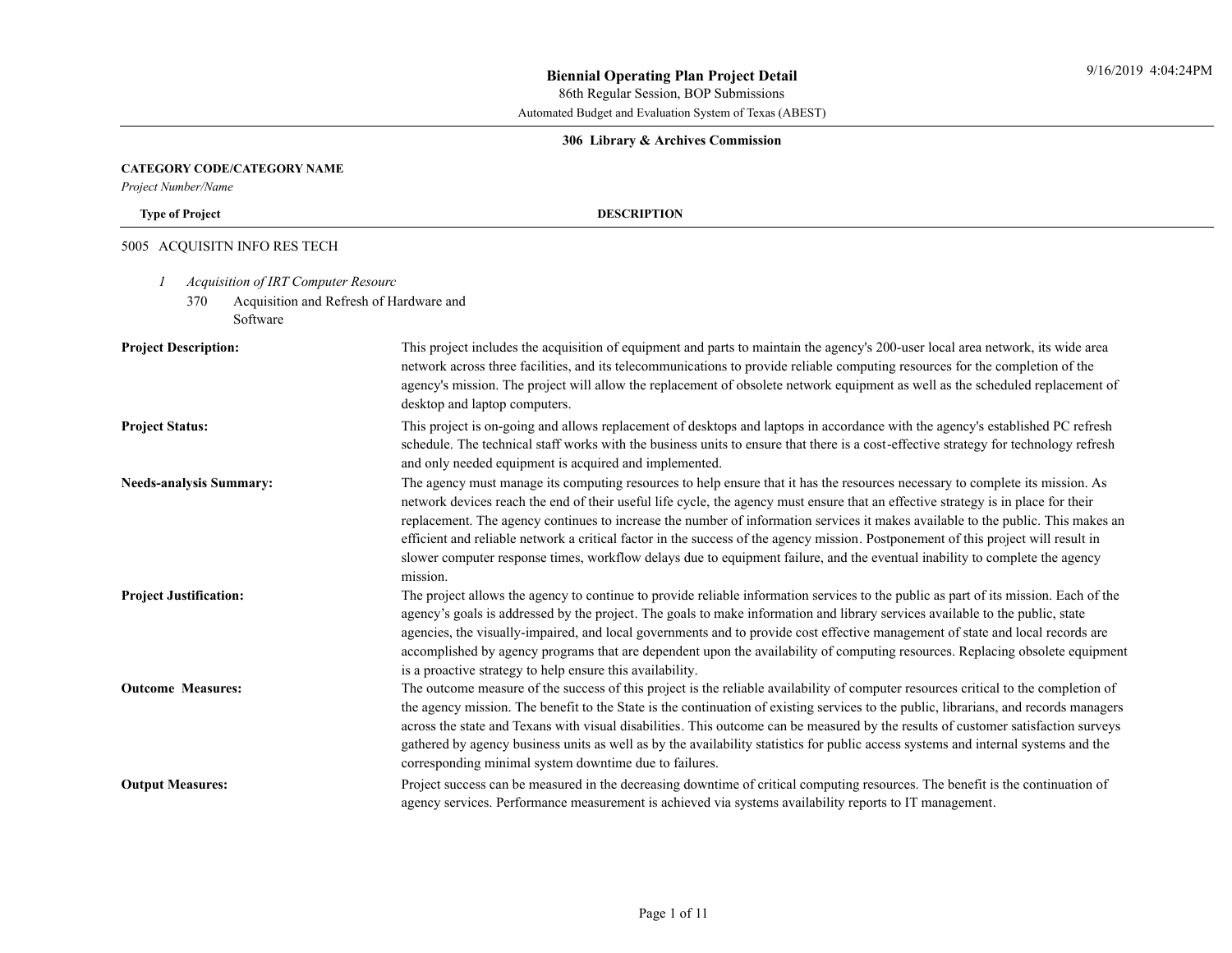#### **306 Library & Archives Commission**

#### **CATEGORY CODE/CATEGORY NAME**

*Project Number/Name*

**Type of Project DESCRIPTION**

#### 5005 ACQUISITN INFO RES TECH

- *1 Acquisition of IRT Computer Resourc*
	- 370 Acquisition and Refresh of Hardware and
		- Software

**Acquisition-of-Alternatives Analysis:** The alternatives to the project include the postponement or elimination of the project or an alternative technology refresh schedule. Postponement or elimination of the project would eventually result in system failure and the inability to complete the agency mission. The selected option makes optimal use of existing equipment without making any equipment prematurely obsolete. It uses industry standards and utilizes the DIR statewide contracts to achieve the best value. Any other alternative would result in a lower quality network at a higher cost.

**Cooperative-Project Area:** The systems supported by this project are internally maintained, however, the efforts supported with these computing resources include cooperative endeavors such as the multi-state effort to provide libraries with the ability to maintain a web presence which these libraries would otherwise be unable to support on their own. The effort is centered on an open source content management system configured and implemented as a cooperative project with Oregon and Colorado.

## *2 Electronic Records Archive*

230 Document Imaging and Processing

| <b>Project Description:</b>    | The Texas Digital Archive (TDA) is a searchable online repository designed to manage, preserve, and provide access to the<br>electronic records collections of state government held at the Texas State Archives. This project will ensure that these materials of<br>permanent value to the state of Texas will be preserved, maintained, and made available to Texans now and for generations to come                                                                                                                                                                                                                                                                                      |
|--------------------------------|----------------------------------------------------------------------------------------------------------------------------------------------------------------------------------------------------------------------------------------------------------------------------------------------------------------------------------------------------------------------------------------------------------------------------------------------------------------------------------------------------------------------------------------------------------------------------------------------------------------------------------------------------------------------------------------------|
| <b>Project Status:</b>         | The project began September 1, 2015. The Texas Digital Archive launched on January 20 with over six terabytes of electronic<br>records from the administration of former Texas governor Rick Perry. Since then TSLAC had added the records of former Lt.<br>Governor David Dewhurst, 18 terabytes of digital audio files from the Texas Senate that date from 1972 to 2006, and over 150,000<br>image files.                                                                                                                                                                                                                                                                                 |
| <b>Needs-analysis Summary:</b> | TSLAC is mandated by statute to manage state archives regardless of format. This project is necessary for the agency to fulfill its<br>mandate to collect, preserve, and provide access to the permanently valuable records of the state, including those created and<br>maintained in digital formats. A centralized digital archive for state agency records in digital formats will enable TSLAC to preserve<br>and safeguard valuable state records in an effective, efficient and economical way, ensure access to materials of enduring value by<br>the public and state government, and fulfill requests from state agencies for electronic records management and archival services. |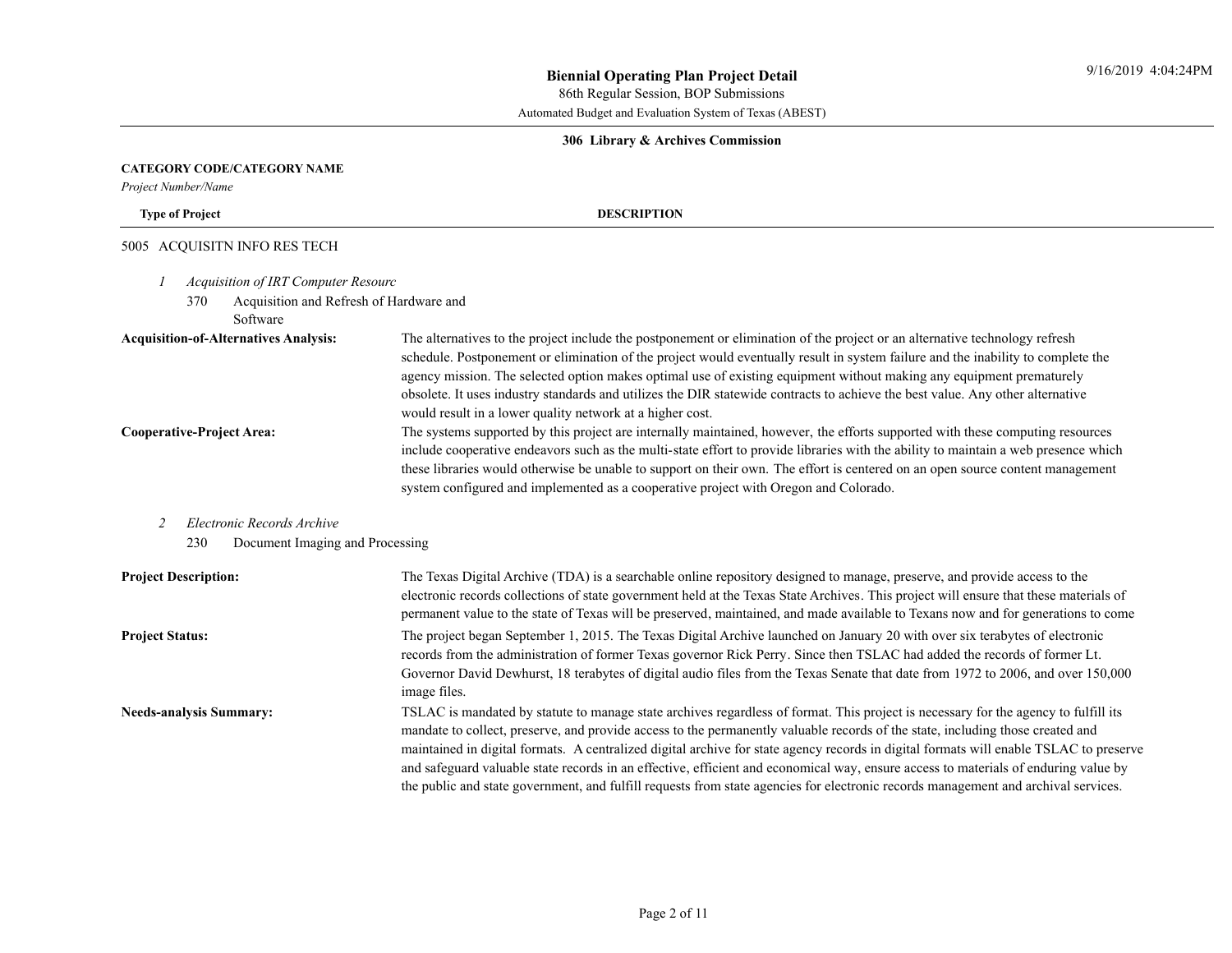### **306 Library & Archives Commission**

### **CATEGORY CODE/CATEGORY NAME**

*Project Number/Name*

#### **Type of Project DESCRIPTION**

# 5005 ACQUISITN INFO RES TECH

- *2 Electronic Records Archive*
	- 230 Document Imaging and Processing

| <b>Project Justification:</b>                    | Transparency of state government depends upon access to the permanently valuable records of state agencies and elected                                                                 |
|--------------------------------------------------|----------------------------------------------------------------------------------------------------------------------------------------------------------------------------------------|
|                                                  | officials. The Commission's mandate is to identify, collect, preserve and provide access to those records. Prior to 2015, the                                                          |
|                                                  | Commission had no way of fulfilling its responsibilities for the ever-increasing body of archival records created and maintained in                                                    |
|                                                  | electronic formats. The Texas Digital Archive, will be a centralized digital repository for these records and will help 1) Ensure public                                               |
|                                                  | access to government – in the current arrangement, the files are scattered throughout agencies with no meaningful access by the                                                        |
|                                                  | public to records of permanent interest. 2) Safeguard these important materials - currently these high-value data sets of enduring                                                     |
|                                                  | historical and legal value are not under the care of professional archivist and thus at risk of loss. 3) Protect the state from liability –                                            |
|                                                  | without proper maintenance, confidential items can be lost or decisions based on non-current versions of documents. 4) Save                                                            |
|                                                  | taxpayers money - without current guidance in archival records management, agencies are incurring unnecessary storage fees and                                                         |
|                                                  | staff costs in the maintenance of records eligible for disposal or less expensive storage.                                                                                             |
| <b>Outcome Measures:</b>                         | The outcome measure of the success of this project will be the acquisition, preservation and availability of state government<br>records created and maintained in electronic formats. |
| <b>Output Measures:</b>                          | Project success can be measured by the increasing amount of archival agency records ingested into the Texas Digital Archives and                                                       |
|                                                  | the number of assists (hits) with information resources in the TDA.                                                                                                                    |
| <b>Acquisition-of-Alternatives Analysis:</b>     | The agency prepared a cost analysis to ingest, preserve, store and provide access to archival electronic records in a way that is                                                      |
|                                                  | compliant with recognized standards for a Trusted Digital Repository based on the Open Archival Information System (OAIS)                                                              |
|                                                  | model with six distinct functional areas: ingest, archival storage, data management, administration, preservation planning, and                                                        |
|                                                  | access. A "trusted digital repository" is designed to create, store and retrieve data according to well-documented processes that                                                      |
|                                                  | ensure records based on those data are authentic and reliable. The agency considered both cloud and local access storage,                                                              |
|                                                  | including that available at the DCS State Data Center and determined the cost and resources needed to be prohibitive for local                                                         |
|                                                  | storage In addition we considered the available SaaS packages that would be required to manage the necessary archival activities.                                                      |
|                                                  | The most widely used archival packages combine SaaS and cloud storage. The agency consulted with DIR to determine the                                                                  |
|                                                  | feasibility and issues related to cloud storage for state data.                                                                                                                        |
| <b>Cooperative-Project Area:</b>                 | The agency is working to add select digital collections and data sets during the FY 2020-2021 biennium. The agency is continuing                                                       |
|                                                  | to work with state agencies to identity high-value and at-risk record series for ingest in the coming biennium.                                                                        |
| <b>6000 DAILY OPERATIONS</b>                     |                                                                                                                                                                                        |
| $2 \sum_{i=1}^{n} \sum_{i=1}^{n} \sum_{i=1}^{n}$ |                                                                                                                                                                                        |

*3 Daily Operations* 100 Daily Operations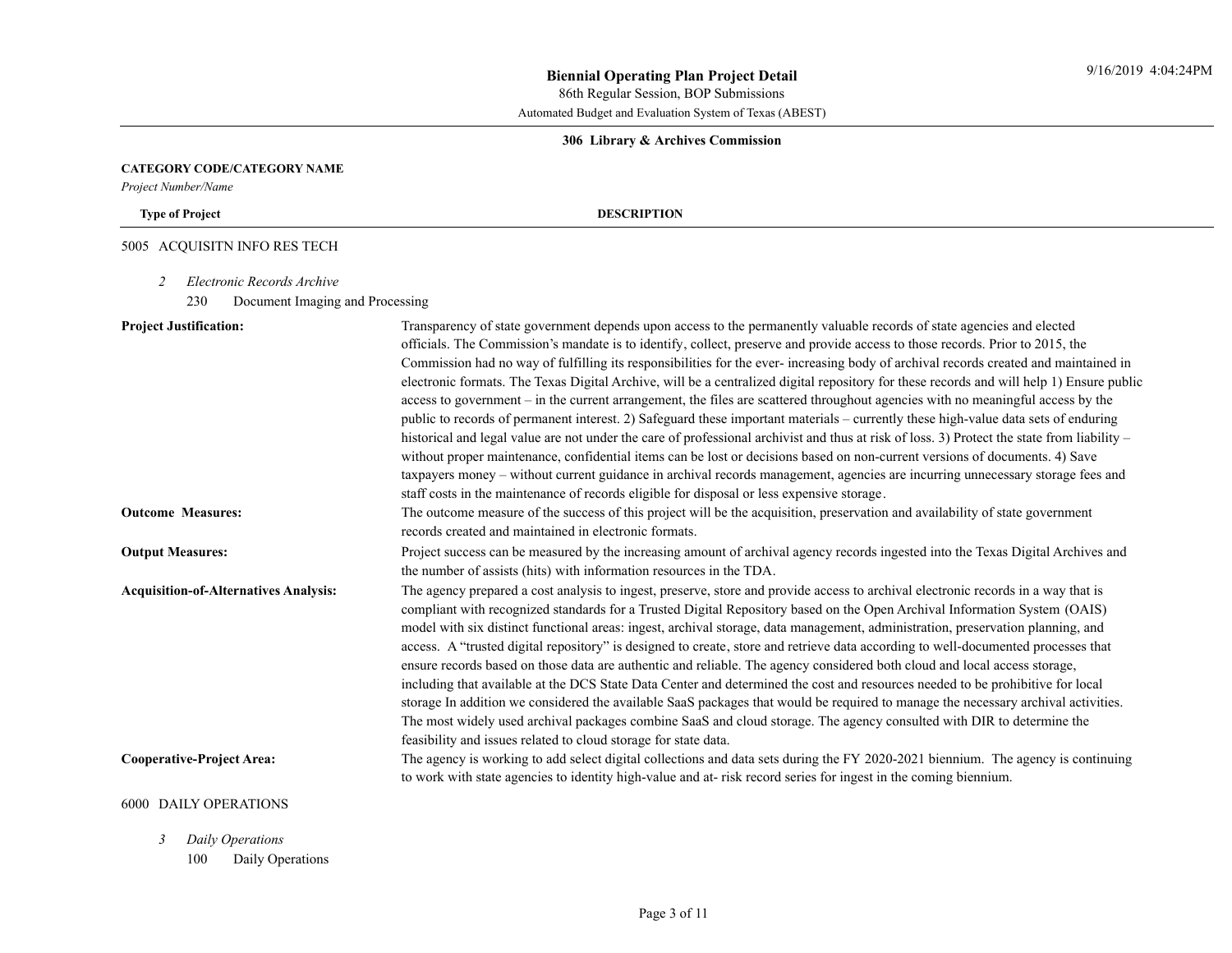#### **306 Library & Archives Commission**

#### **CATEGORY CODE/CATEGORY NAME**

*Project Number/Name*

### **Type of Project DESCRIPTION**

#### 6000 DAILY OPERATIONS

*3 Daily Operations*

100 Daily Operations

**Project Description:** This project supports all on-going computer technology operations for the agency. Daily Operations includes LAN and WAN connectivity, end-user support, remote access, Internet access, email, coordination with the consolidated data center staff for system administration of servers for database applications, client-server applications, and web-based applications, disaster recovery, and security. Additional services include applications development, maintenance, and support of web-based and client server applications as well as systems analysis, project management services and assistance with contract management for IT-related projects sponsored by the business units of the agency.

**Project Status:** Project Description: This project supports all on-going computer technology operations for the agency. Daily Operations includes LAN and WAN connectivity, end-user support, remote access, Internet access, email, coordination with the consolidated data center staff for system administration of servers for database applications, client-server applications, and web-based applications, disaster recovery, and security. Additional services include applications development, maintenance, and support of web-based and client server applications as well as systems analysis, project management services and assistance with contract management for IT-related projects sponsored by the business units of the agency.

> Project Status: Daily Operations are on-going. The library's technical staff is working with the consolidated data center staff to coordinate the administration of our application servers as well as our email system and print and file services. The application developers create and maintain applications to meet agency needs. The operations staff has implemented appropriate documentation as well as adequate network security measures. The agency contracts for an auditor's annual review of the agency' s compliance with security standards in the TAC.

**Needs-analysis Summary:** Needs Analysis for Daily Operations is always on-going. Every network component, device, and workstation has a projected life cycle and requires appropriate review, monitoring, and maintenance during this life cycle. The business units of the agency rely on the availability of computing resources to perform their job tasks. The work completed by the ITS staff in operations, development, analysis, and project management is critical to the success of the agency mission. Failure to perform this work on an on-going basis would eventually result in component or system failure and would significantly impact the mission of the agency.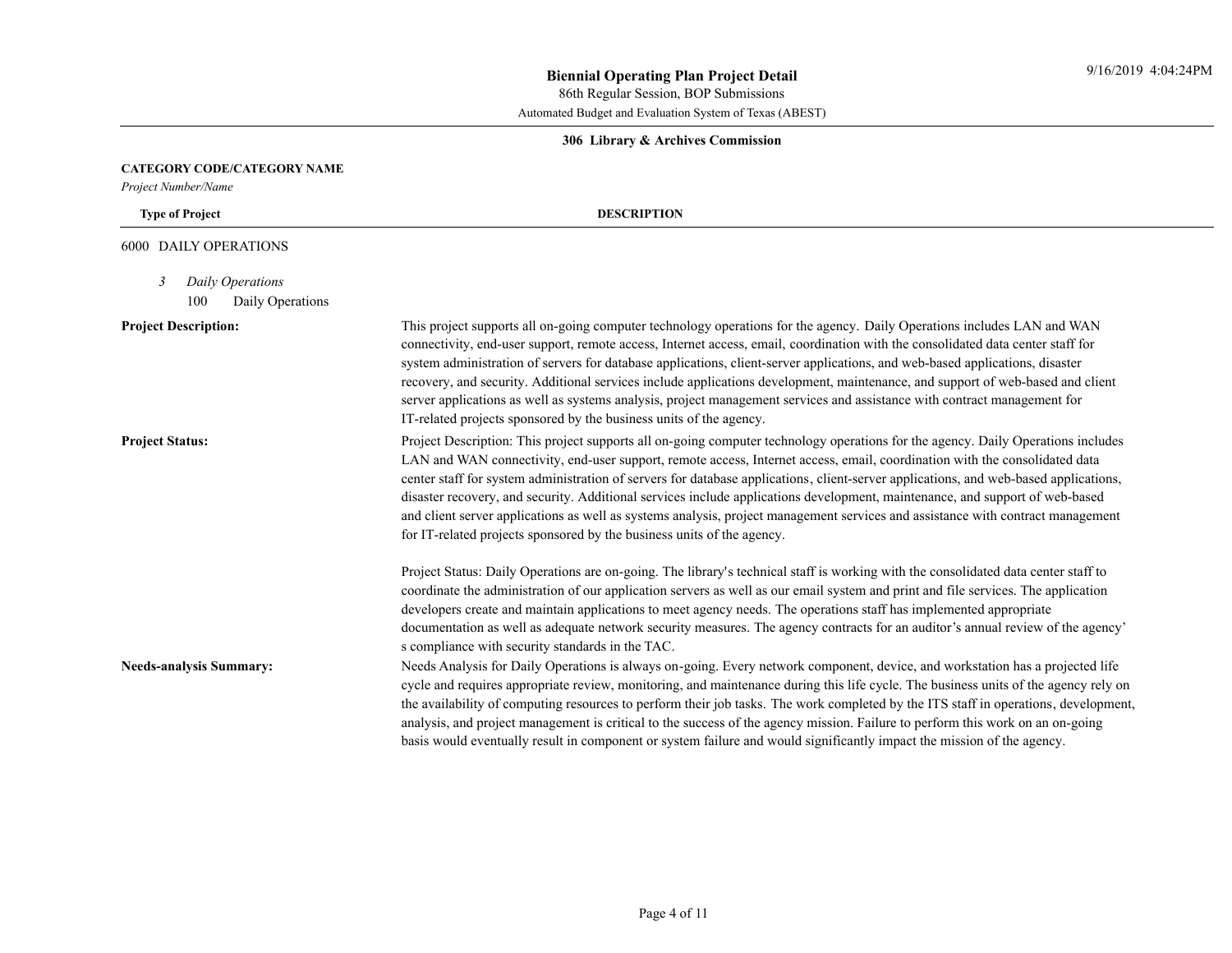# **306 Library & Archives Commission**

### **CATEGORY CODE/CATEGORY NAME**

*Project Number/Name*

# **Type of Project DESCRIPTION**

# 6000 DAILY OPERATIONS

*3 Daily Operations*

100 Daily Operations

| <b>Project Justification:</b>                | The state library continues to increase its reliance on computer technology to meet and expand its mission to provide information                                       |
|----------------------------------------------|-------------------------------------------------------------------------------------------------------------------------------------------------------------------------|
|                                              | to the public and to provide efficient library services, records management services, and services for visually impaired patrons. The                                   |
|                                              | Daily Operations project supports the agency's goals by ensuring the availability of computing resources. The library continues to                                      |
|                                              | add services accessed via its website. It uses computer technology to gather performance data from academic and public libraries                                        |
|                                              | across the state. In evaluating the options of Lease vs. Purchasing of resources, the IT Division works with agency business units                                      |
|                                              | to assess user needs, its own ability to support end-user computing, and the agency's rate of technology change compared to the                                         |
|                                              | industry's rate of change to review and maintain the agency's technology refresh schedule. Following the guidelines provided in                                         |
|                                              | the DIR publications PC Life Cycle and Lease vs. Purchasing, the agency has established its technology refresh schedule of 6                                            |
|                                              | years for desktops and 4 years for laptops with some laptops extending past 4 years. The agency uses a cascading strategy and                                           |
|                                              | user profiling to extend computer life cycles. We also have centralized procedures for developing standardized technical<br>specifications acquisitions, and deployment |
| <b>Outcome Measures:</b>                     | The benefit from this project is the continued availability of reliable computer resources for agency staff and patrons who access<br>these services.                   |
| <b>Output Measures:</b>                      | This project represents a proactive strategy to mitigate risk by proper maintenance, efficient configuration, proper documentation,                                     |
|                                              | and the application of sound operation and project management procedures. IT management receives system availability reports as                                         |
|                                              | well as problem log summaries and meets regularly with operations staff to keep informed, provide direction, and ensure acceptable                                      |
|                                              | performance of operations. Efficiencies achieved are allowing staff to work on other projects such as providing technical expertise                                     |
|                                              | and project management support for business unit technology projects such as the installation of security cameras and the                                               |
|                                              | implementation of mobile training labs with laptops and projectors                                                                                                      |
| <b>Acquisition-of-Alternatives Analysis:</b> | The data center consolidation mandated by HB 1516 reduced the number of technical staff at the state library to the limited number                                      |
|                                              | of staff required to support internal operations. This include support of the local area network, telecommunications, end-user                                          |
|                                              | computing, security and audit compliance, resources planning and refresh, applications development, website and intranet, project                                       |
|                                              | management and technical assistance for IT-related projects, and coordination with the consolidated data center for required                                            |
|                                              | services. The limited internal technical staff have the expertise and legacy knowledge to accomplish the support function and                                           |
|                                              | coordinate with the state data center for required services. The technical team is crossed trained to function as backup to one                                         |
|                                              | another in all areas of responsibility. This is a practical and cost effective strategy for the agency to continue to ensure the                                        |
|                                              | availability of its computing resources.                                                                                                                                |
| <b>Cooperative-Project Area:</b>             | All agency customers benefit from this project because it helps ensure that the services they access continue to be available. The                                      |
|                                              | agency IRM and technical staff participate with DIR and other state agencies in the consolidated state data center project that                                         |
|                                              | directly impacts this daily operations project.                                                                                                                         |
|                                              |                                                                                                                                                                         |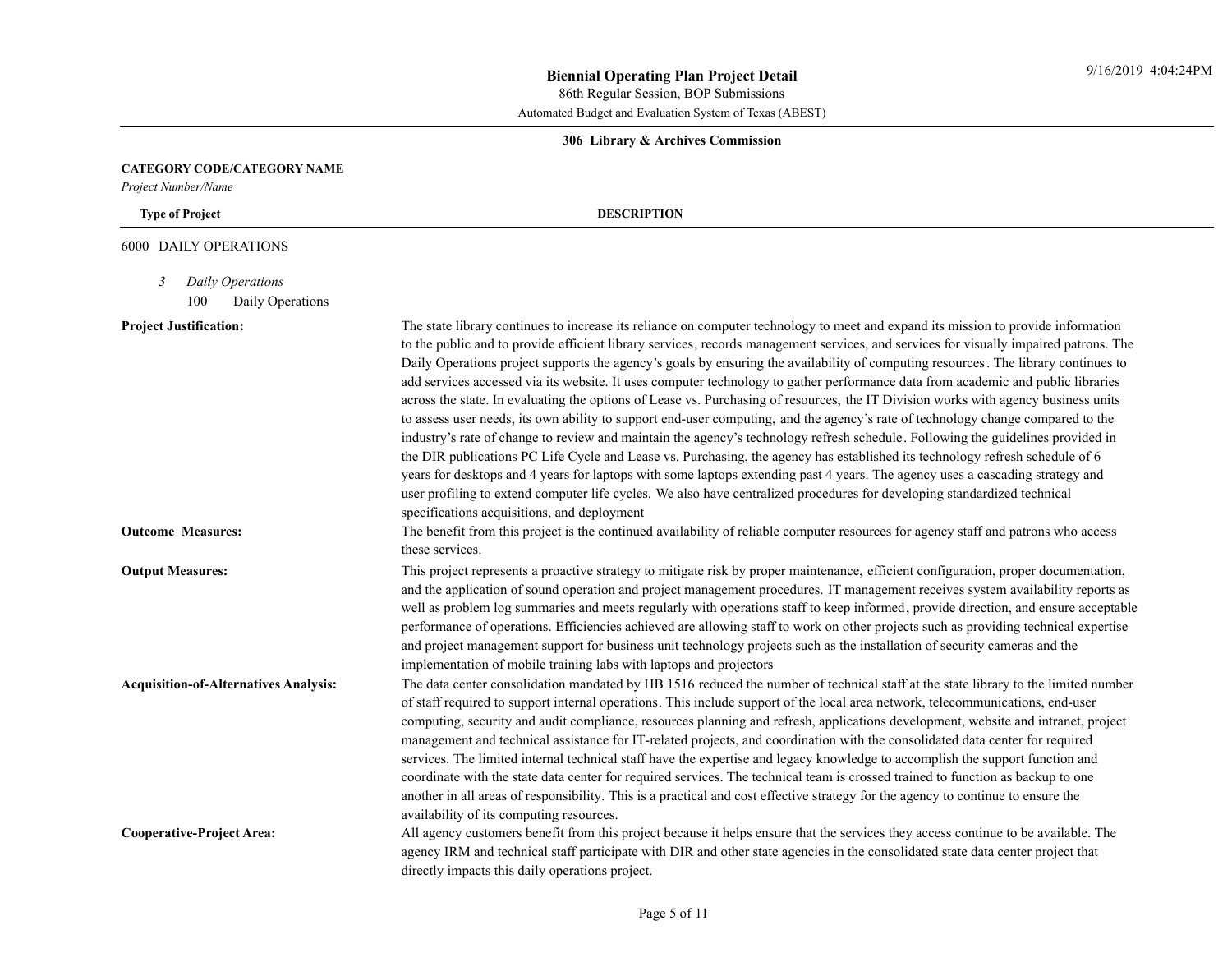# **306 Library & Archives Commission**

### **CATEGORY CODE/CATEGORY NAME**

*Project Number/Name*

# **Type of Project DESCRIPTION**

# 6000 DAILY OPERATIONS

*6 TBP SYSTEM*

240 Enterprise Application Integration / Middleware Deployment

| <b>Project Description:</b>    | The Texas Talking Book Program (TBP) serves Texans with disabilities under the Library of Congress National Library Service<br>(NLS) for the Blind and Physically Handicapped. The agency plans to replace the legacy information system used by TBP by<br>contracting for the development and implementation of a system that uses current technology to meet the current and future needs<br>of this service program. The current system supports the program in managing the State's collection of talking books, Braille and<br>large print books, distributing books to patrons and managing distribution of federally-owned electronic book readers. The<br>program also supplies media and readers to qualified persons through approximately 130 public and private schools, nine<br>hospitals, 232 nursing homes and the Texas School for the Blind and Visually Impaired.<br>The new system will also include an Online Public Access Catalog (OPAC) to allow patrons to browse and order from the Agency's<br>collection of materials. This additional functionality has been needed and recommended in previous years' audits of the current<br>system. |
|--------------------------------|---------------------------------------------------------------------------------------------------------------------------------------------------------------------------------------------------------------------------------------------------------------------------------------------------------------------------------------------------------------------------------------------------------------------------------------------------------------------------------------------------------------------------------------------------------------------------------------------------------------------------------------------------------------------------------------------------------------------------------------------------------------------------------------------------------------------------------------------------------------------------------------------------------------------------------------------------------------------------------------------------------------------------------------------------------------------------------------------------------------------------------------------------------------------|
| <b>Project Status:</b>         | Project migration successfully completed in 2018.                                                                                                                                                                                                                                                                                                                                                                                                                                                                                                                                                                                                                                                                                                                                                                                                                                                                                                                                                                                                                                                                                                                   |
| <b>Needs-analysis Summary:</b> | The Texas Talking Book Program (TBP) serves Texans with disabilities under the Library of Congress National Library Service<br>(NLS) for the Blind and Physically Handicapped. The agency plans to replace the legacy information system used by TBP by<br>contracting for the development and implementation of a system that uses current technology to meet the current and future needs<br>of this service program. The current system supports the program in managing the State's collection of talking books, Braille and<br>large print books, distributing books to patrons and managing distribution of federally-owned electronic book readers. The<br>program also supplies media and readers to qualified persons through approximately 130 public and private schools, nine<br>hospitals, 232 nursing homes and the Texas School for the Blind and Visually Impaired.<br>The new system will also include an Online Public Access Catalog (OPAC) to allow patrons to browse and order from the Agency's<br>collection of materials. This additional functionality has been needed and recommended in previous years' audits of the current<br>system. |
| <b>Project Justification:</b>  | The agency and the patrons served by this program will be assured that the operation of this essential service program continues<br>uninterrupted.                                                                                                                                                                                                                                                                                                                                                                                                                                                                                                                                                                                                                                                                                                                                                                                                                                                                                                                                                                                                                  |
| <b>Outcome Measures:</b>       | The costs incurred to replace the TBP legacy system will be offset by the quantitative benefits to the agency as well as the citizens<br>of Texas who are patrons of the TBP.                                                                                                                                                                                                                                                                                                                                                                                                                                                                                                                                                                                                                                                                                                                                                                                                                                                                                                                                                                                       |
| <b>Output Measures:</b>        | By reducing the risk inherent in continuing to operate a legacy system without an adequate support structure the new system will<br>help ensure that the TBP will continue to efficiently manage this level of service.                                                                                                                                                                                                                                                                                                                                                                                                                                                                                                                                                                                                                                                                                                                                                                                                                                                                                                                                             |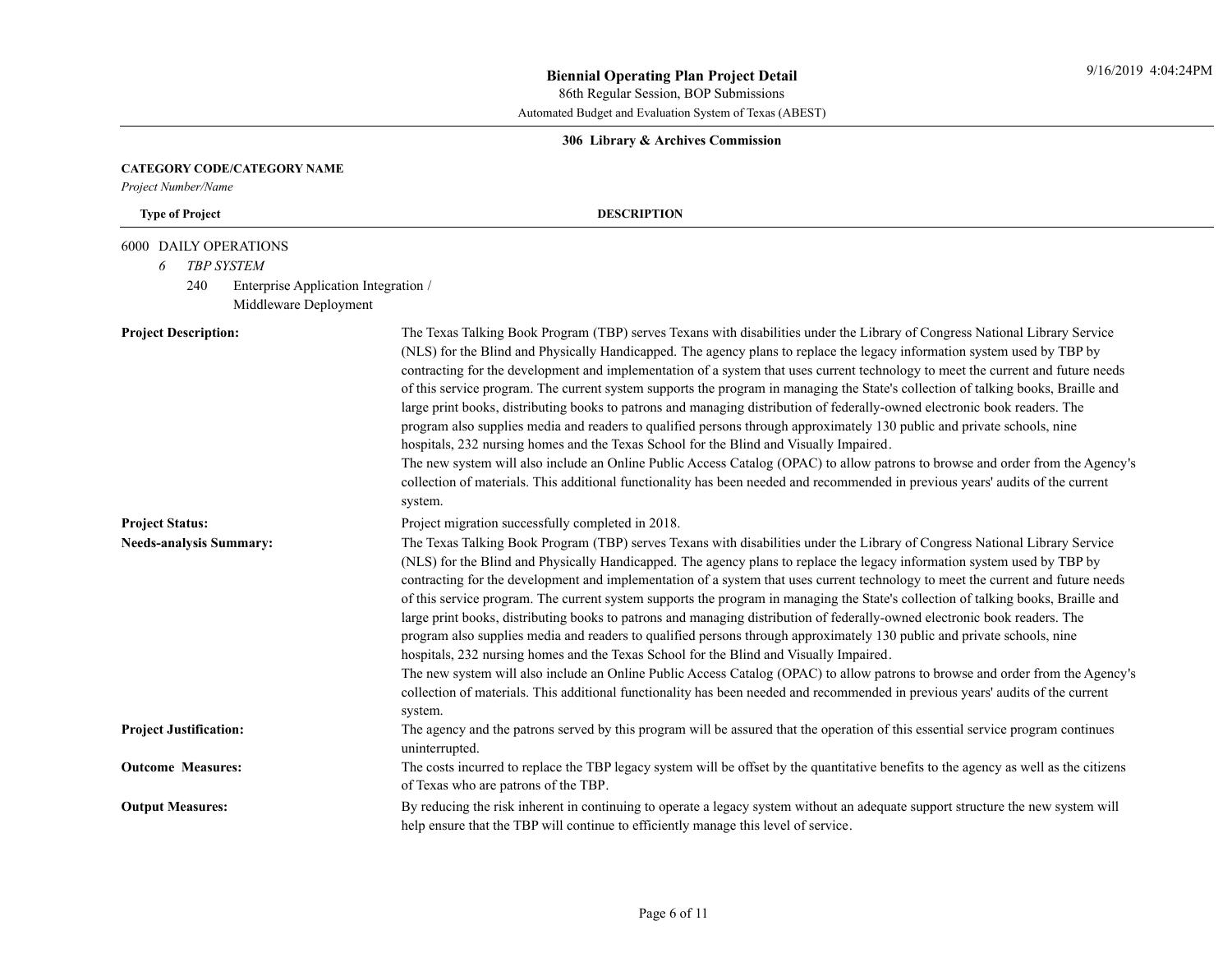#### **306 Library & Archives Commission**

#### **CATEGORY CODE/CATEGORY NAME**

*Project Number/Name*

**Type of Project DESCRIPTION**

#### 6000 DAILY OPERATIONS

*6 TBP SYSTEM*

240 Enterprise Application Integration /

Middleware Deployment

**Acquisition-of-Alternatives Analysis:** In 2010, the agency distributed an RFP to solicit responses from qualified vendors for a commercially-available system to replace the aging TBP information system. The responses demonstrated that the systems available for use by TBP could not provide the level of functionality that the Texas TBP required. Without the missing automated functionality, TBP would require additional FTE's to manually accomplish tasks already automated in the current system. Adding the functionality was cost prohibitive. Along with the high cost of upgrading the functionality of either one of the commercial systems, the state of the technology platforms and technical support for the systems would leave the agency in almost the same situation as it was with its own system. In 2013, the agency contracted with a technology consultant to evaluate the system modernization options to (1) upgrade the TBP system to update its technology and identify a support path to continue the productive life of the system; (2) replace the system with a commercially-available alternative that has the required functionality; or (3) built a new system to replace the legacy system. The research of the second option included a review of the functionality of the commercial systems to see if the required system features had been added since our last review of those alternatives. The consultant's study found that (1) the current system is a legacy system with no sustainable path for technology upgrade; (2)

the commercial systems do not have the required functionality; and that (3) a new system should be build to replace the legacy system in order to maintain the automated functionality.

- **Cooperative-Project Area:** the Library of Congress National Library Service (NLS) for the Blind and Physically Handicapped
	- Texas Department of Information Resources
	- Texas Quality Assurance Team (QAT)
	- technology vendors who respond to the RFP for the development of the system
	- the state consolidated data centers

# 7000 DATA CENTER CONSOLIDATION

*4 Data Center Consolidation*

150 Data Center Consolidation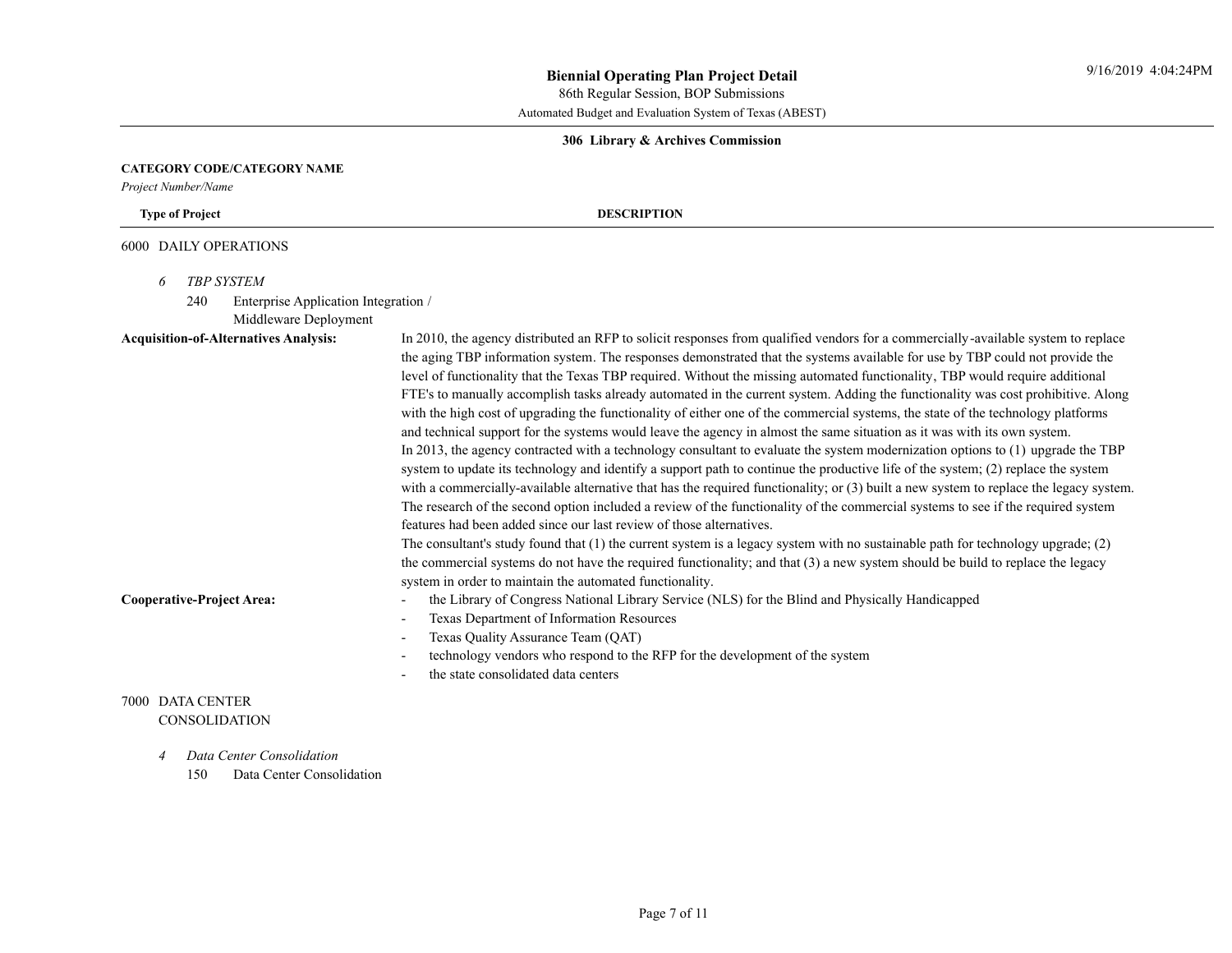# **306 Library & Archives Commission**

# **CATEGORY CODE/CATEGORY NAME**

*Project Number/Name*

# **Type of Project DESCRIPTION**

# 7000 DATA CENTER **CONSOLIDATION**

- *4 Data Center Consolidation*
	- 150 Data Center Consolidation

| <b>Project Description:</b>    | H.B. 1516 mandated that the state agency data centers be consolidated. In compliance with this mandate, the state library's utility<br>and application servers were migrated into the state data center and the agency contracted through DIR for data center services.<br>Project includes the provision of data center services and network telecommunications between the consolidated data center and<br>our facilities. The goal of the project is to achieve a greater efficiency in the operation and management of these resources through<br>economies of scale and consolidation of resources across the enterprise. The library technical staff is working with DIR and the<br>data center vendor team to ensure the continuation of uninterrupted data center services required to deliver information and library<br>services to our customers and accomplish the mission of the library. |
|--------------------------------|--------------------------------------------------------------------------------------------------------------------------------------------------------------------------------------------------------------------------------------------------------------------------------------------------------------------------------------------------------------------------------------------------------------------------------------------------------------------------------------------------------------------------------------------------------------------------------------------------------------------------------------------------------------------------------------------------------------------------------------------------------------------------------------------------------------------------------------------------------------------------------------------------------|
| <b>Project Status:</b>         | H.B. 1516 mandated that state agency data centers be consolidated. To comply with this mandate, the state library's utility and<br>application servers were migrated into the state data center and the agency contracted through DIR for its data center services and<br>the required telecommunications. The goal of the project is to achieve a greater efficiency in the operation and management of<br>state resources through economies of scale and consolidation of resources across the enterprise. The library technical staff works<br>with DIR and the data center vendor teams to ensure the continuation of uninterrupted services required to deliver information and<br>library services to our customers and accomplish the mission of the library.                                                                                                                                   |
|                                | Project Status: The library's information resources are now located at the new data center. The library's Information Resources<br>Manager and our Customer Representative participate in the governance workgroups set up to help coordinate data center<br>services for DCS agencies. Our staff is working with the DCS vendor team on the refresh project for our servers as well as other<br>technology projects which expand and improve the services we deliver to our customers.                                                                                                                                                                                                                                                                                                                                                                                                                |
| <b>Needs-analysis Summary:</b> | The project is underway to comply with HB1516. From the perspective of the State as an enterprise, consolidation of resources can<br>eliminate redundancy and under utilization and result in less cost to the State. The program can consolidate disparate legacy<br>agency facilities, modernize aging equipment, and increase security and disaster recovery capability.                                                                                                                                                                                                                                                                                                                                                                                                                                                                                                                            |
| <b>Project Justification:</b>  | The project is underway to comply with HB1516. The agency staff is coordinating with DIR and the data center vendor team to<br>help ensure a continuation of data center services to assist the business units in delivering information and library services to our<br>customers.                                                                                                                                                                                                                                                                                                                                                                                                                                                                                                                                                                                                                     |
| <b>Outcome Measures:</b>       | The outcome measure of the success of this project will be an overall more efficient strategy for delivering data center services to<br>the state agencies and a demonstrated cost savings.                                                                                                                                                                                                                                                                                                                                                                                                                                                                                                                                                                                                                                                                                                            |
| <b>Output Measures:</b>        | Project success can be measured by documented increases in services when compared to preexisting operations. The benefit is the<br>continuation of agency services. Performance measurement can be achieved via systems availability reports to the state agencies<br>by the data center service provider.                                                                                                                                                                                                                                                                                                                                                                                                                                                                                                                                                                                             |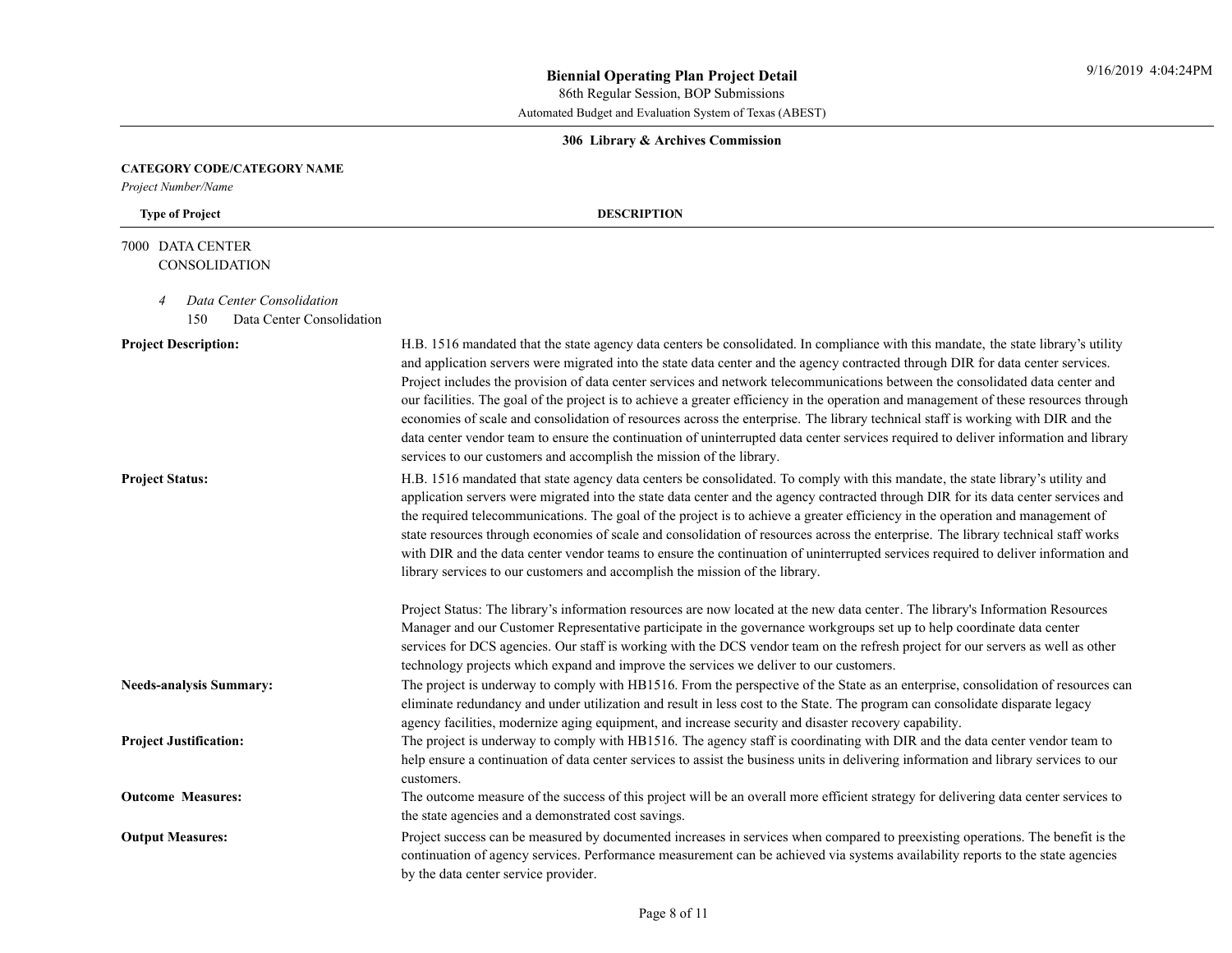86th Regular Session, BOP Submissions

Automated Budget and Evaluation System of Texas (ABEST)

#### **306 Library & Archives Commission**

option offers the expectation that the state will stabilize at a more efficient level of services.

delivered to state agency staff to allow them to accomplish their mission.

#### **CATEGORY CODE/CATEGORY NAME**

*Project Number/Name*

### **Type of Project DESCRIPTION**

# 7000 DATA CENTER **CONSOLIDATION**

- *4 Data Center Consolidation*
- 150 Data Center Consolidation

### **Acquisition-of-Alternatives Analysis:** The project is already in progress. Alternatives have been discussed by the Department of Information Resources. The selected

# Cooperative-Project Area:<br>This project will continue to require the cooperative effort of the agencies and DIR to ensure the required data center services are<br>This project will continue to require the cooperative effort of

### 9000 CYBERSECURITY

*5 Cybersecurity Controls 86R* 420 Cyber Security

**Project Description:** Project includes the hiring of an Information Security Officer (ISO) and an Information Security Analyst to help implement the comprehensive plan for the security controls recommended by Gartner for the purpose of elevating the agency's level of maturity to properly safeguard our information assets. Of the 22 recommendations from the security assessment, seven are being implemented with current resources and one other was eliminated when the use of the VPN for staff remote access was removed.<br>Two other recommendations are dependent on the DCS program developing an enterprise solution for remaining twelve recommendations are included in the appropriations request for this project.

**Project Status:** The agency completed implementation of the security awareness program enhancement and changed its strategy for providing remote network access for staff and is in the process of implementing several other security recommendations that the agency can address with current resources. The rest require the skills and expertise of an Information Security Officer and team to plan and implement.

> Project Status: The agency did not receive the funding necessary to implement the proposed project. We will continue implementing additional security controls as funding and resources allow.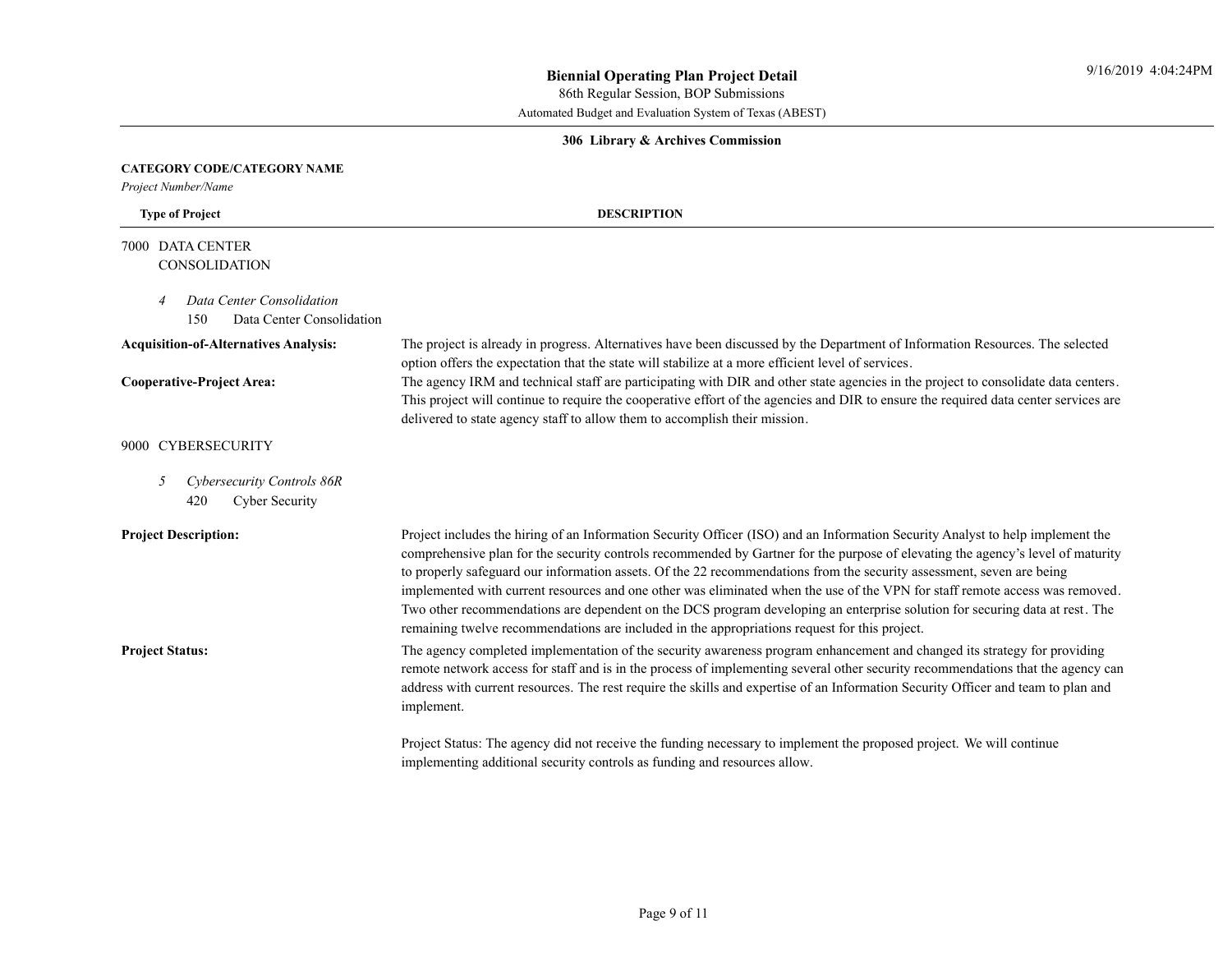#### **306 Library & Archives Commission**

#### **CATEGORY CODE/CATEGORY NAME**

*Project Number/Name*

#### **Type of Project DESCRIPTION**

#### 9000 CYBERSECURITY

- *5 Cybersecurity Controls 86R*
	- 420 Cyber Security

#### Needs-analysis Summary:

| The agency has never had funding for an ISO position and has had to rely on its IT staff to carry out security-related tasks along  |
|-------------------------------------------------------------------------------------------------------------------------------------|
| with their other daily operations tasks. The agency has security policies and procedures in place which are reviewed annually by    |
| the internal auditor during the TAC 202 review. However, without automated security systems in place to monitor traffic and collect |
| the massive amounts of information that is generated, or the security expertise to analyze this traffic information and implement   |
| effective solutions, there is a very real limitation to an effective proactive security solution to properly protect the agency's   |
| information assets. Our business partners and the people of Texas who we serve expect the state library to have and utilize         |
| adequate security resources and expertise to protect these assets. The risk to our assets continues to grow so the need for these   |
| security controls and security staff also continues to grow.                                                                        |

# **Project Justification:** Texas state agencies are required to achieve a security maturity level that will allow them to properly protect the information assets entrusted to their care and management. This requires an agency to have the sophisticated resources to manage the security of these assets. Proper security management requires the collection of massive amounts of security-related data. Automated systems are required to collect and manage this data and the agency must have the security expertise to evaluate the data and determine the most effective strategy for securing its information assets. The security assessment conducted by Gartner identified the gaps that occur in a security posture when the agency does not have adequate resources to fund a proper security strategy to bring us up to an acceptable maturity level.

# **Outcome Measures:** The outcome measure of the success of this project will be the continued assurance of the confidentiality, integrity, and availability of the state library's information assets even in this environment of ever-increasing security threats, exploit attempts, website defacement, denial of service and other attempts to disrupt the business of government to serve the people of Texas. The implementation of the recommended security program will result in this continued availability of information and corresponding minimal system downtime

### **Output Measures:** Project success can be measured by the decreasing amount of time agency and data center staff have to devote to addressing intrusion attempts into the agency's resources.

# **Acquisition-of-Alternatives Analysis:** The alternatives to the project include postponing or eliminating from consideration the implementation of the recommendations from the security assessment. While it is a given that security threats can never be completely eliminated, and agency management must on occasion accept the risk of some threats, postponing or eliminating the implementation of the recommended security controls and resources in the current environment of ever-increasing security threats is not in the best interest of the people of Texas. These threats are increasing in number and in their level of sophistication and the agency must have the proper resources to meet this challenge to the security of these information assets.